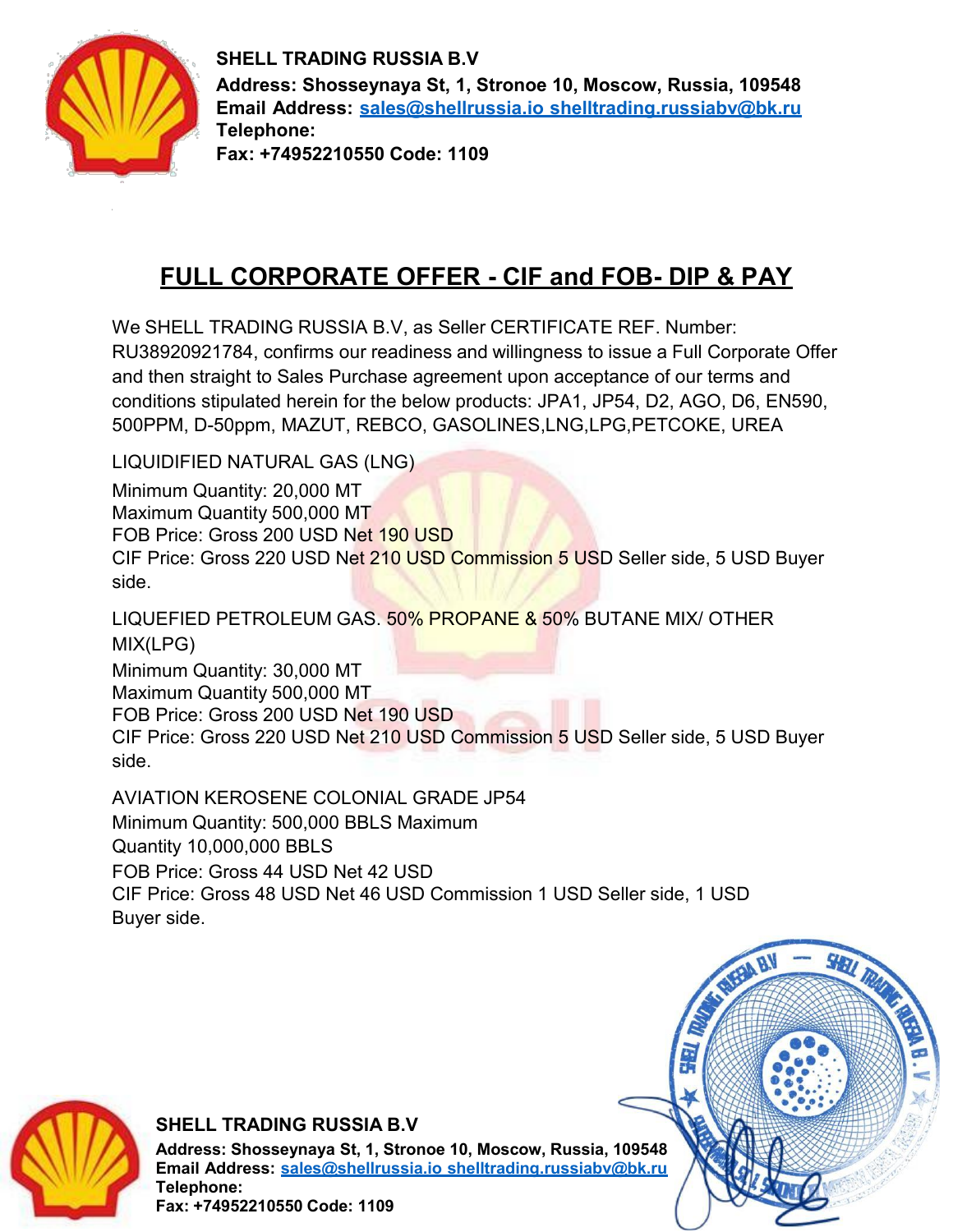

#### **SHELL TRADING RUSSIA B.V**

**Address: Shosseynaya St, 1, Stronoe 10, Moscow, Russia, 109548 Email Address: sales@shellrussia.io shelltrading.russiabv@bk.ru Telephone:**

**Fax: +74952210550 Code: 1109**

### **2022 CIF TRANSACTION PROCEDURES**

1. Buyer Issues ICPO along with company profile, Company Registration Document and the Product Specification.

2. Seller issues draft SPA for Buyer's review and after endorsement returns to Seller after which both parties lodge SPA with their respective Banks.

3. Buyer & Representative both engage in video conference in English Language in order fulfill the new contract policy of the 2022 Russian Oil & Gas Code of Conduct according to our new KYC regulations (via Skype or Whatsapp).

4. Seller issues Proforma Invoice for First Lift/First Delivery with a refundable payable 10% value of product to seller's Escrow Agent account.

5. Upon Seller's confirmation, within 3-5 working days Seller's Bank sends to Buyer's Bank following original legal documents:

a.Fresh SGS report or equivalent; not older than 72 hours, b.Certificate of Origin,

c. Company Registration Certificate,

- d. Charter party agreement (Q88).
- 6. Seller's Bank also sends a Loading and Delivery schedule.

7. After a maximum of 7 working days (of DLC confirmation) Seller loads First Lift/Trial Shipment at Port of Loading.

8. After loading, Seller's Bank sends to Buyer's Bank Commercial Invoice and full set of Bill of Lading.

9. At Port of Discharge Buyer organizes Q&Q by SGS and after positive report Buyer's Bank releases full CI amount to Seller's Bank-account following DLC and simultaneously Title of Ownership is transferred.

10. After successful completion of First Lift/Trial Shipment further supply continues following SPA, whereby timing of deliveries is planned and agreed upon beforehand between Seller and Buyer in a separate Loading and Delivery schedule.

11. Seller pays commissions to Seller side intermediaries and Buyer pays to Buyer side intermediaries / as agreed in the IMFPA



### **SHELL TRADING RUSSIA B.V**

**Address: Shosseynaya St, 1, Stronoe 10, Moscow, Russia, 109548 Email Address: sales@shellrussia.io shelltrading.russiabv@bk.ru Telephone:**